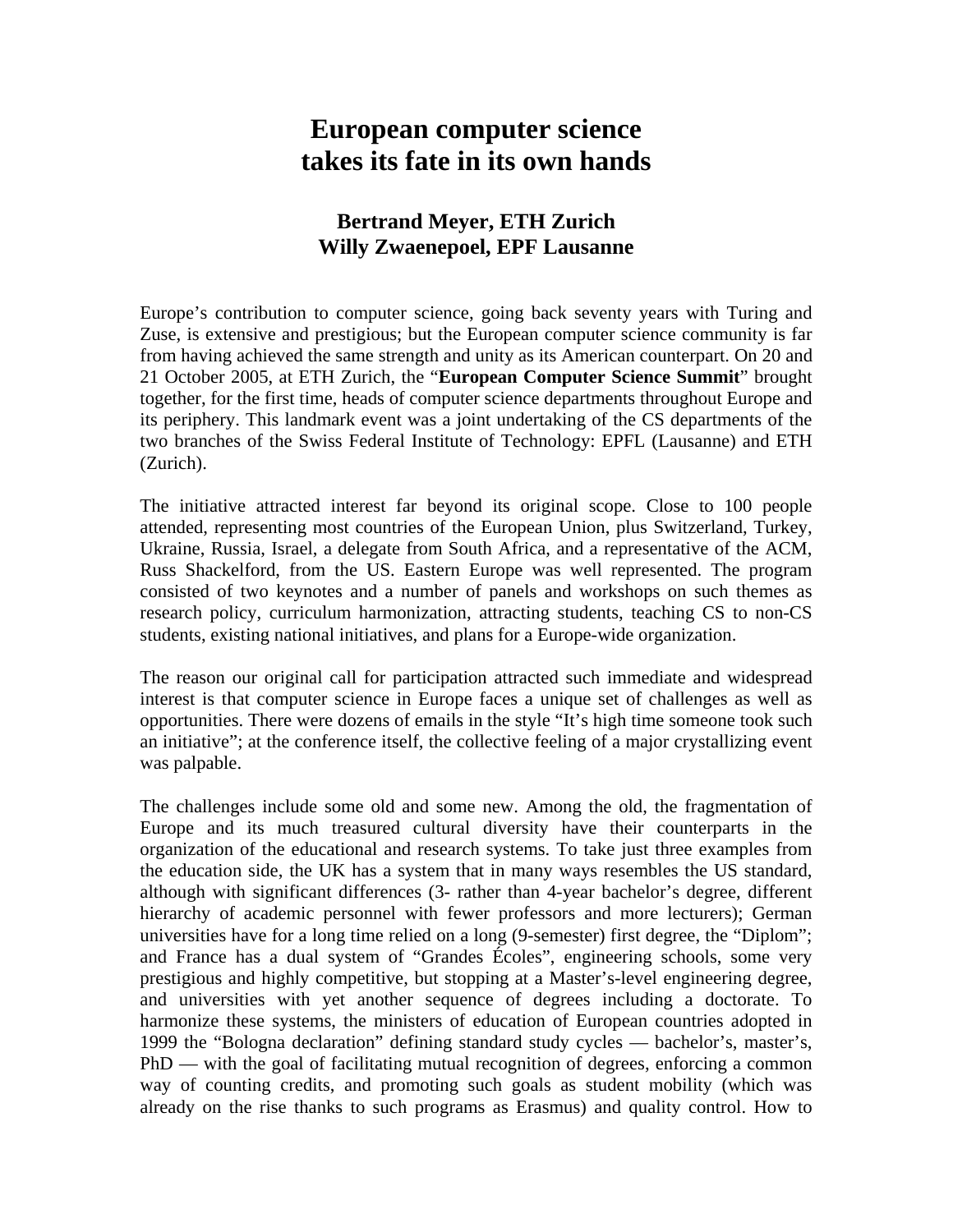implement the "Bologna process" remains a major worry for many departments in continental Europe; one of the benefits of the Summit has been to show that this is not necessarily a life-threatening issue, rather an opportunity to improve and strengthen the curriculum while attaching internationally recognized labels (bachelor, master) to specific steps. This was confirmed by talks about the experience at ETH Zurich (and Utrecht, as well as confirmation from French Grandes Écoles (Polytechnique, ENS Lyon, Ensimag Grenoble) that their programs are or would soon be Bologna-compliant. Jan Van Leeuwen from Utrecht, whose department completed the process in 2001, insisted that such a significant educational change should be carried out quickly rather than dragged out over several years.

Independently of the Bologna process, and like in most other places in the world,, European CS departments have recently faced declining student numbers. The field's negative image, especially among women, the burst of the Internet bubble, the fear of outsourcing have all contributed to this broad decline. A few well-publicized layouts have somehow led many people to believe that there is high unemployment in the field — while in fact recent statistics at ETH show that computer science graduates have the second-highest hiring rates of all disciplines. To a certain extent we are just experiencing the downside of the hype phenomenon after being on the upside just a few years ago, but in some cases this borders on the absurd, as in this recent string of articles in the popluar press in Switzerland which, drawing from a handful of unrelated police cases, gravely ask whether the proportion of murderers is higher among computer programmers! Such cases are laughable but characteristic of a general problem with popular perceptions. Participants expressed the strong desire to work collectively to develop a more upbeat image of the field. Unlike public perception, most computer scientists do not spend all their time sitting in front of a computer, and have excellent job prospects in most European countries..

European research policy also presents challenges. The "Esprit" initiative and the various "frameworks" that have followed it have changed the European landscape for technology research, forcing in particular a transnational shakeup of teams and ideas and introducing many opportunities for university-industry cooperation. But there is also a general feeling of bureaucratic heaviness, with the emphasis on consortium-style endeavors involving many partners from many nations at the detriment of smaller, more focused projects. Another characteristic of the European research scene is, in several countries, the important role of state research organizations not affiliated with universities; a similar situation exists in the US for the health sciences, but not for our field.

The financial context raises interesting problems. Europeans, by and large (the UK is an exception), want teaching to be free, save for modest administrative fees. In addition, there are neither major endowments nor a tradition of alumni contributions. That has resulted in universities that are generally far less rich than their US counterparts although the situation varies widely, Switzerland for example being very generous to its two technical universities. While some attempts are underway to increase student fees, in Germany and Switzerland for example, the costs are unlikely to reach soon the levels common in the US or Australia. Private universities are not common. All this means that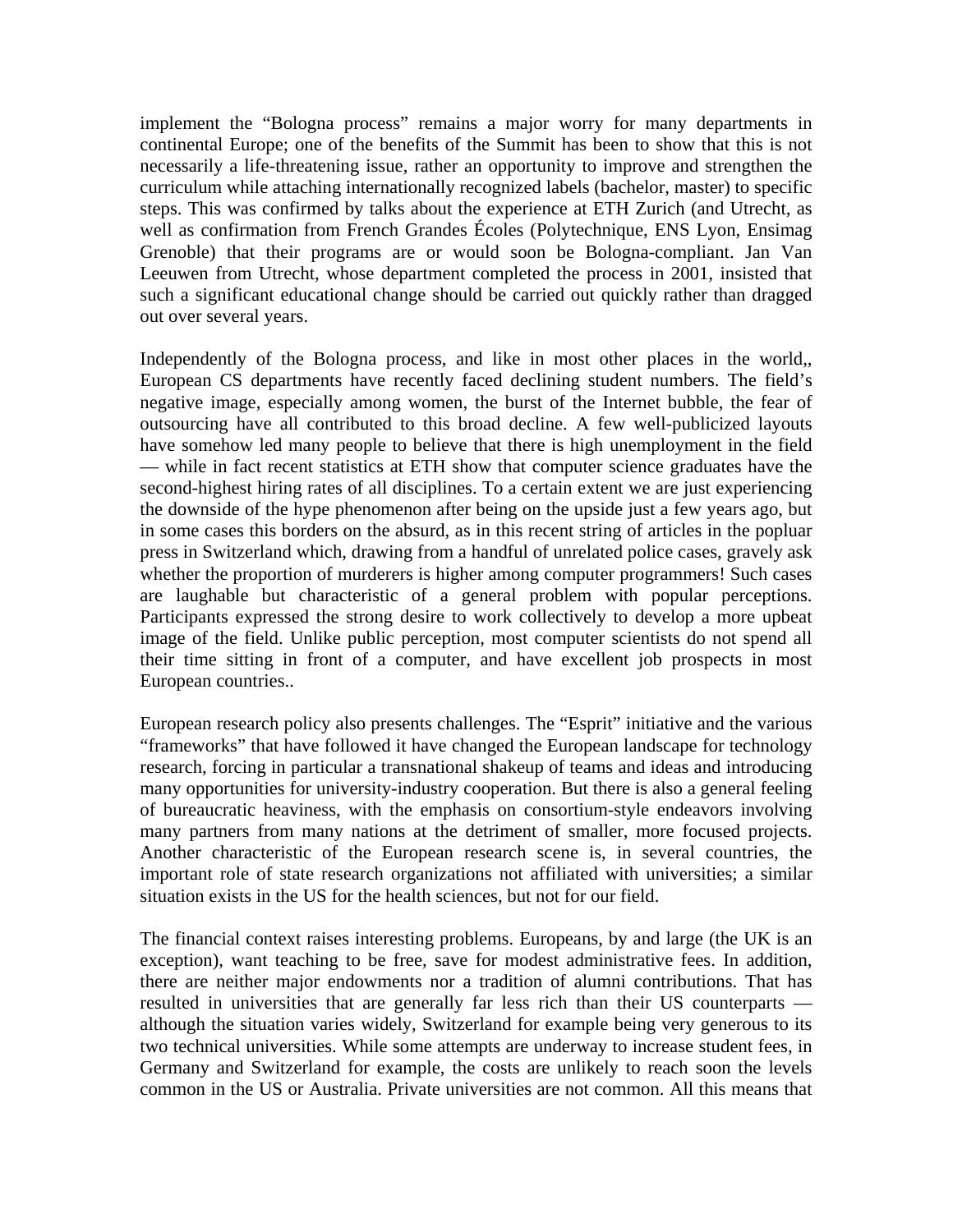any ambitious research effort requires funding from the state, either at the national level or increasingly from the European Union.

Certainly the picture doesn't all consist of problems and challenges; a constant theme at the Summit, and the reason for the high spirit of many of the sessions, was a realization of the opportunities open to European computer science. The near-gratuity of universities, along with its negative effect on funding, yields a more democratic access to education, and means that European universities have not turned into the fundraisingobsessed business machines that their US counterparts sometimes seem to be. The long cultural and scientific tradition of Europe is also a plus; studying on the same benches as Newton, Cauchy, Gauss or Einstein is not a bad way to motivate oneself. In the global competition for good PhD students, a major advantage for the universities of some countries — in particular the German-speaking world, Northern Europe and Switzerland — is the system of "assistants", paid employees of the university who participate in teaching and the general life of their chairs while pursuing a PhD. This system is not without its drawbacks; for example there is always a danger for assistants of settling down into a comfortable job, not the best incentive to do a great PhD. But by and large the assistant scheme is a great tool for attracting talent, especially in universities where those salaries are comfortable. For some of the candidates, the alternative is to go to a US or Australian university where they have to *pay* hefty fees.

Several Summit participants viewed the current US political climate as offering a great opportunity for ambitious and competitive European universities and research centers. The tightening of visa procedures is turning away numerous potential excellent candidates at the graduate student level. The freezing of research funding outside of health care and "homeland security" (where the focus is on short-term applied work rather than research topics such as cybersecurity) has made the US less attractive to senior researchers. News stories about teaching "Intelligent Design" in schools further create an impression of an anti-science mentality in the US. European schools and others are benefiting from this situation by attracting top talent, both Europeans having spent time in the US and genuine Americans, in both cases bringing a much needed North American academic research culture to be blended with European traditions.

It is clear, though, that this opportunity will not come to fruition without fundamental changes in the way European universities function. Better career opportunities for junior professors and more broadly-based graduate education are among the key priorities. The current US situation will in any case not last forever, leading to a strong sense of opportunities to be seized now.

The avowed model for our meeting was the US "Snowbird" conferences, which for decades have been a forum for North American CS department chairs, and resulted in the creation of the Computing Research Association; the CRA has had a profound effect on shaping the North American CS community and influencing public policy. The first keynote, by Ed Lazowska from the University of Washington, chairman of the CRA for many years, showed how much Europe has to learn from this experience. Ed's talk was a goldmine of information on the CRA story and on the computer science community in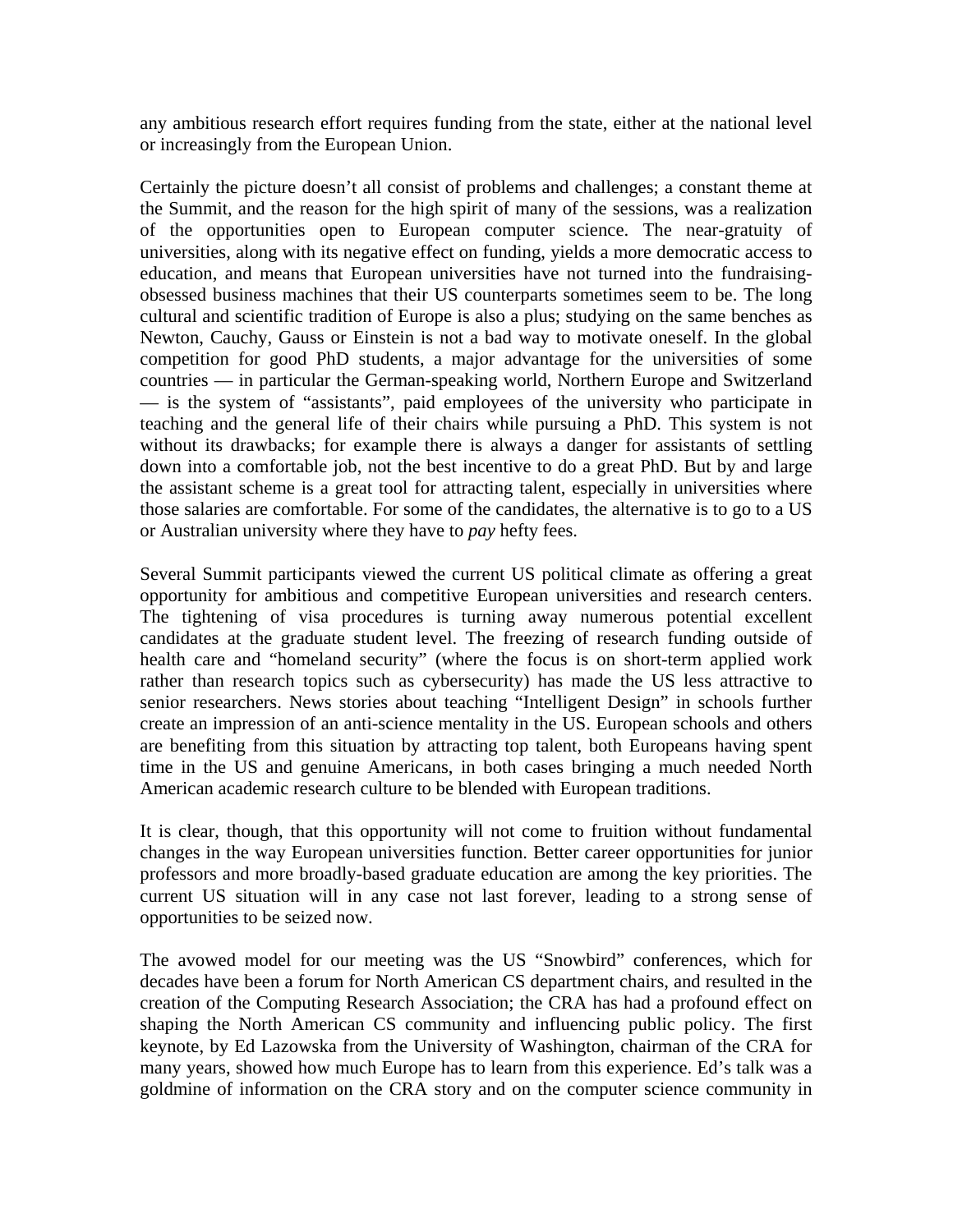North America, filled with facts, trends, curves and relevant statistics. This was an opportunity to appreciate how much we have to accomplish, starting with the first steps of gathering the basic data. Already during the preparation of the Summit we had realized the importance of such groundwork: the major task turned out to be reaching the relevant computer science departments and their heads. There was no mailing list available, so we resorted to all possible means, from Web searches to posting on widely read mailing lists such as ecoop.org. It is no accident that the biggest contingents at the Summit came from countries where either a national organization or at least a mailing list already existed, through which we could reach interested people: UK, Germany, France, Spain. Lazowska confirmed that one of the first and most important tasks of the CRA has been to establish and maintain a proper list of departments and contacts.

Although not universities have experienced it yet, another concern is getting more pressing for a number of the participants: evaluation of publications and more generally of research. Increasingly, professors and researchers are asked to have their publications, their citations or both counted; at the same time, there's growing noise about "performance-based" resources and even pay — with "performance" being measured for a large part by these counts Regardless of one's basic opinion on the wisdom of such counting exercises, it is clear that computer scientists in Europe have failed to make the specificity of computer science with respect to publications — the importance of conferences for example — generally understood and accepted; the risk exists of being evaluated according to criteria poorly adapted to most of our discipline, such as the number of publications in *Science* or *Nature*. A first step towards assessing publication activity is to know exactly what to count and the methodological limit of what we can count.

Our second keynoter, Michael Ley, who maintains the DBLP server in Trier (Germany), has a unique perspective on the topic. The DBLP lists computer science publications, not citations, and results from an exacting effort to get the data right, through a combination of automatic and manual work. In his keynote, Michael described for example the difficulties raised by authors whose names appear in different way (Michael Smith, Mike Smith, M Smith), by several authors sharing the same name (he applies coauthor analysis algorithms to help sort them out), Asian names and many other issues. He amusingly illustrated the perils of automatic analysis of documents by showing how a well-known citation database attributes articles on computer-aided design to a prolific researcher called "Johann Wolfgang Goethe". (The explanation: articles where the cover page lists "John Author1 Jill Author2 Johan Wolfgang Goethe Universität", where the last part is simply the authors' affiliation, the Frankfurt university named after the great German poet.) His work is a model of rigor care, and openness, which one may only wish were followed by all those in charge of counting who publishes what and who cites whom.

A number of other topics led to extensive discussions at the Summit. One is the role of women in computer science, and how to attract and retain more of them; it was interested to note here that participants, in particular women, were not afraid to state claims that would not necessarily be acceptable in a US conference, for example (Violaine Prince from Montpellier) that women are generalists rather than specialists and that curriculums